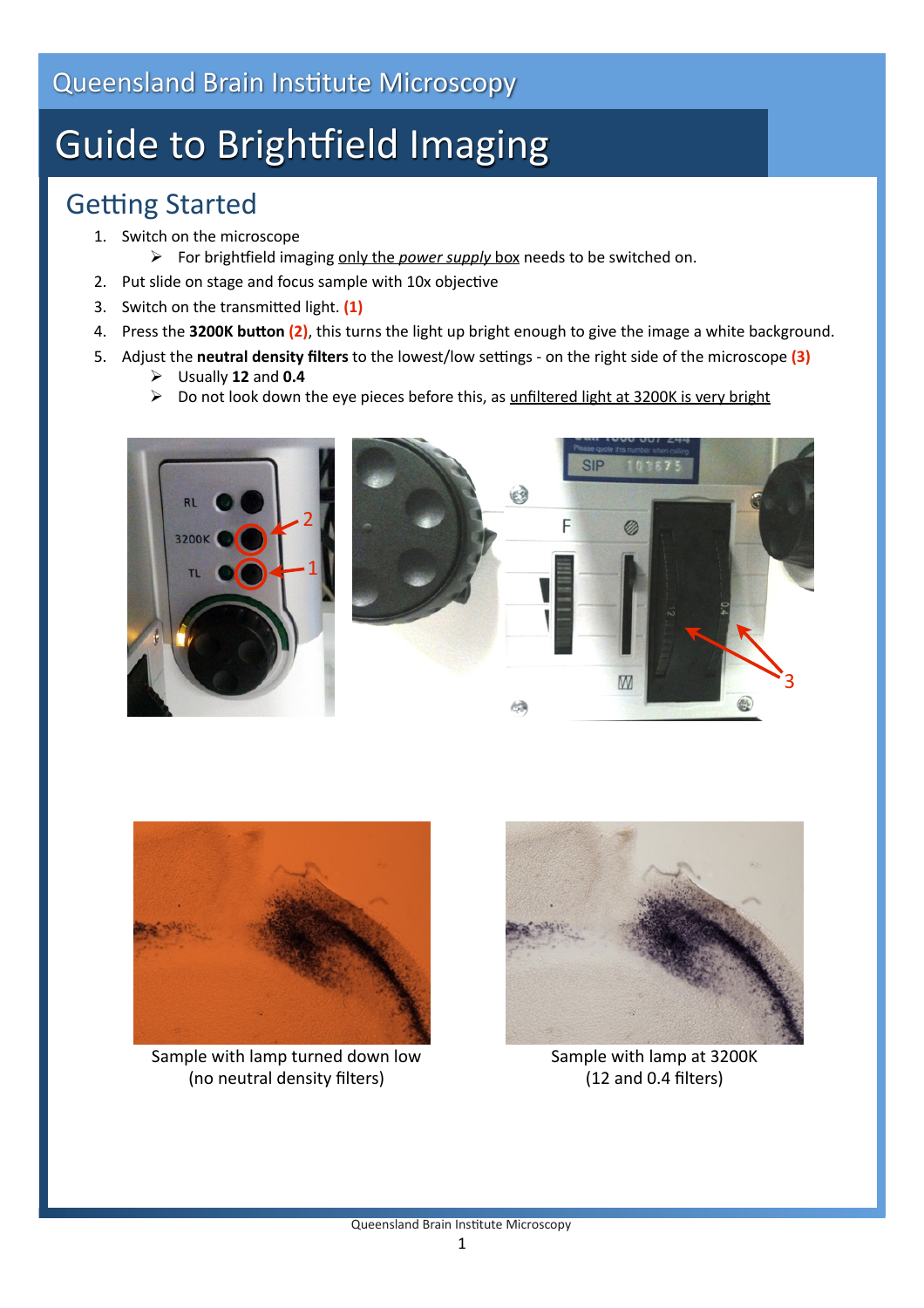### Setting up correct Koehler Illumination

- 1. Close down the lamp field stop (diaphragm/iris) ‐ on the right side of the microscope. **(4)**
- 2. Ensure the top condenser lens is in place, directly under the slide
	- $\triangleright$  You can swing this in and out of place using the centre button at the front of the condenser (5)





- 3. Bring the condenser all the way to the top ‐ use the black focusing screws below the stage **(6)**
- 4. Adjust the condenser down so that the diaphragm image is in focus (octagon shape)
	- $\triangleright$  Ensure the sample is still in focus at the same time
- 5. Centre the octagon by adjusting the two silver screws at the front of the condenser (7)
- 6. Reopen the lamp field stop (diaphragm/iris), so that the full field of view is visible again **(4)**



Condenser out of focus Condenser in focus Condenser centered





### Tips for brightfield MosaiX

- 1. Ensure you have switched on and calibrated shading correction see over.
- 2. Image with at least 10% overlap.
- 3. When stitching use a search depth of 12 and a minimum overlap of 2.
- 4. If there is a problem and the tiles don't stitch properly, in stitching mode choose original positions and rerun stitching - then go back to stitching, but this time choose a minimum overlap of 1 (this will take longer but Axiovision will make less mistakes).
- 5. If you are stitching mosaic images which are larger than 3x3 Axiovision will shrink them when you run **convert tile images** - to stop this: in the top menu click on **Tools** then select **Options.** In the **acquisition** tab make the maximum image size much larger than 4096.
	- $\triangleright$  Always check and make sure the zoom is set to 1 when you are converting tile images.